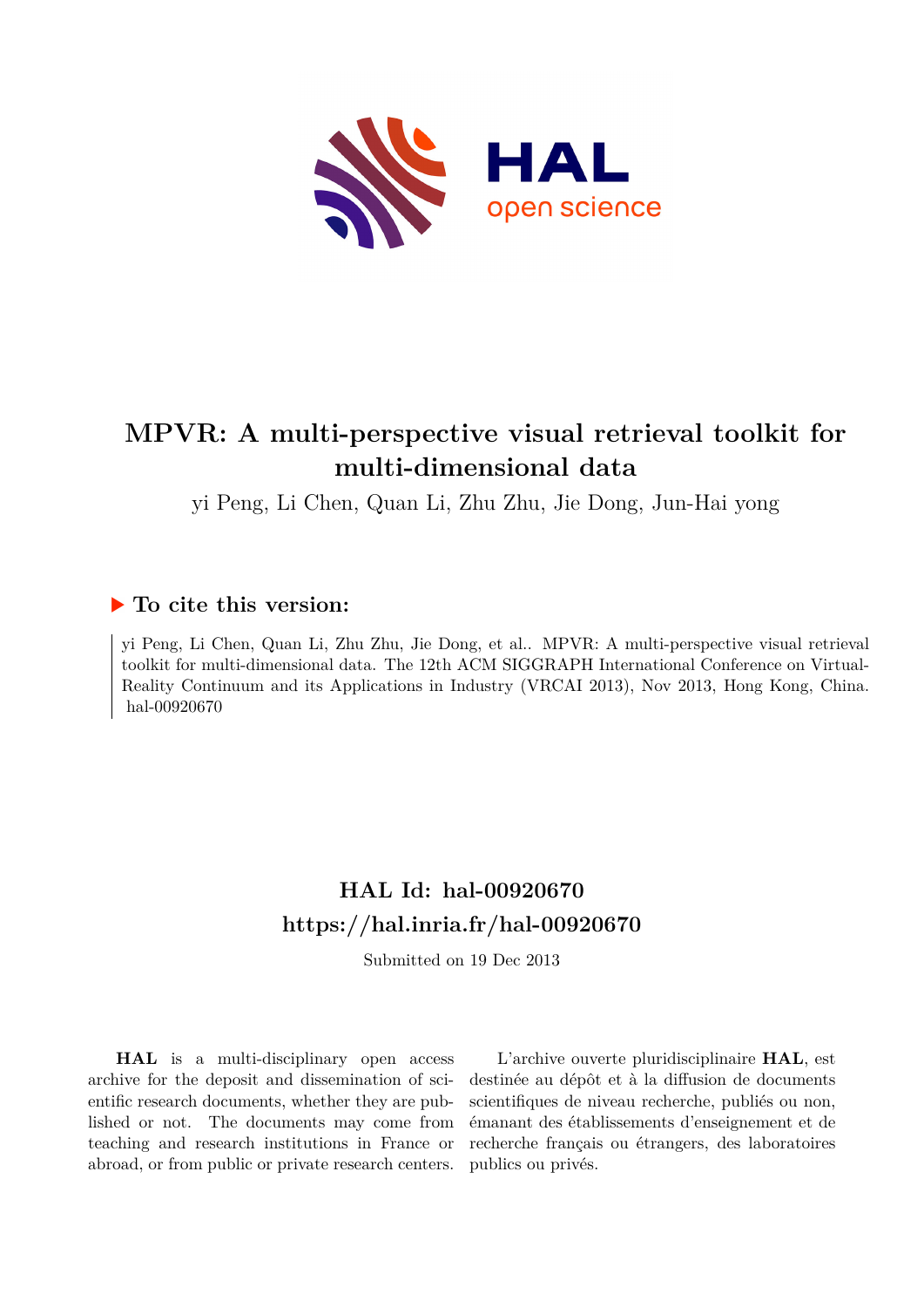# **MPVR: A Multi-Perspective Visual Retrieval Toolkit for Multi-dimensional Data**

Yi Peng<sup>∗</sup> , Li Chen† , Quan Li, Zhu Zhu, Jie Dong, Jun-Hai Yong Tsinghua University



Figure 1: *MPVR: a multi-perspective visual retrieval toolkit*

#### **Abstract**

Rapid retrieval of specified items in a large amount of multidimensional data has become an urgent and challenging topic for improving the effectiveness of data searching and analysis approaches. In order to help users quickly re-find the desired items, we present a novel multi-perspective visual retrieval method which is totally different from traditional visualizations for searching results, such as list-based techniques. In our prototype, customized dimensions are generated adaptively which enables users to fast approach to the desired targets from multiple perspectives. We also design several display modes to layout the items by introducing degree-of-interest(DOI) ranking, which is implicitly defined by the

geometric relationships of different dimensions. The display modes includes the *Cluster Mode* using importance-driven dimensionality reduction techniques, the *Radial Mode* diffusing the items into separate directions, the *Uniform Mode* evolved by Archimedean Spiral which keeps items non-overlapping and the *Custom Mode* for deep analysis. Moreover, we combine *Focus + Context*, *Visual Cues* which presents item properties, *Collaborative Filtering* and animations to recommend results according to the features users are interested in. Finally, we evaluate our method in different scenarios: text message retrospection, desktop search and web browsing history retrieval. The experiments show that our method is flexible, extensible, and efficient.

CR Categories: I.3.3 [Computer Graphics]: Three-Dimensional Graphics and Realism—Display Algorithms

Keywords: information retrieval, multi-perspective, visual navigation mode, focus+context

## **1 INTRODUCTION**

*Data Navigation* for a large collection of information items is a difficult problem. It the information is well-defined, the process becomes a simple retrieval task. However, we may know vaguely

<sup>∗</sup>E-mail: 15pengyi@gmail.com, Department of Computer Science and Technology.

<sup>†</sup>E-mail: chenlee@tsinghua.edu.cn, School of Software, Tsinghua University, Beijing 100084.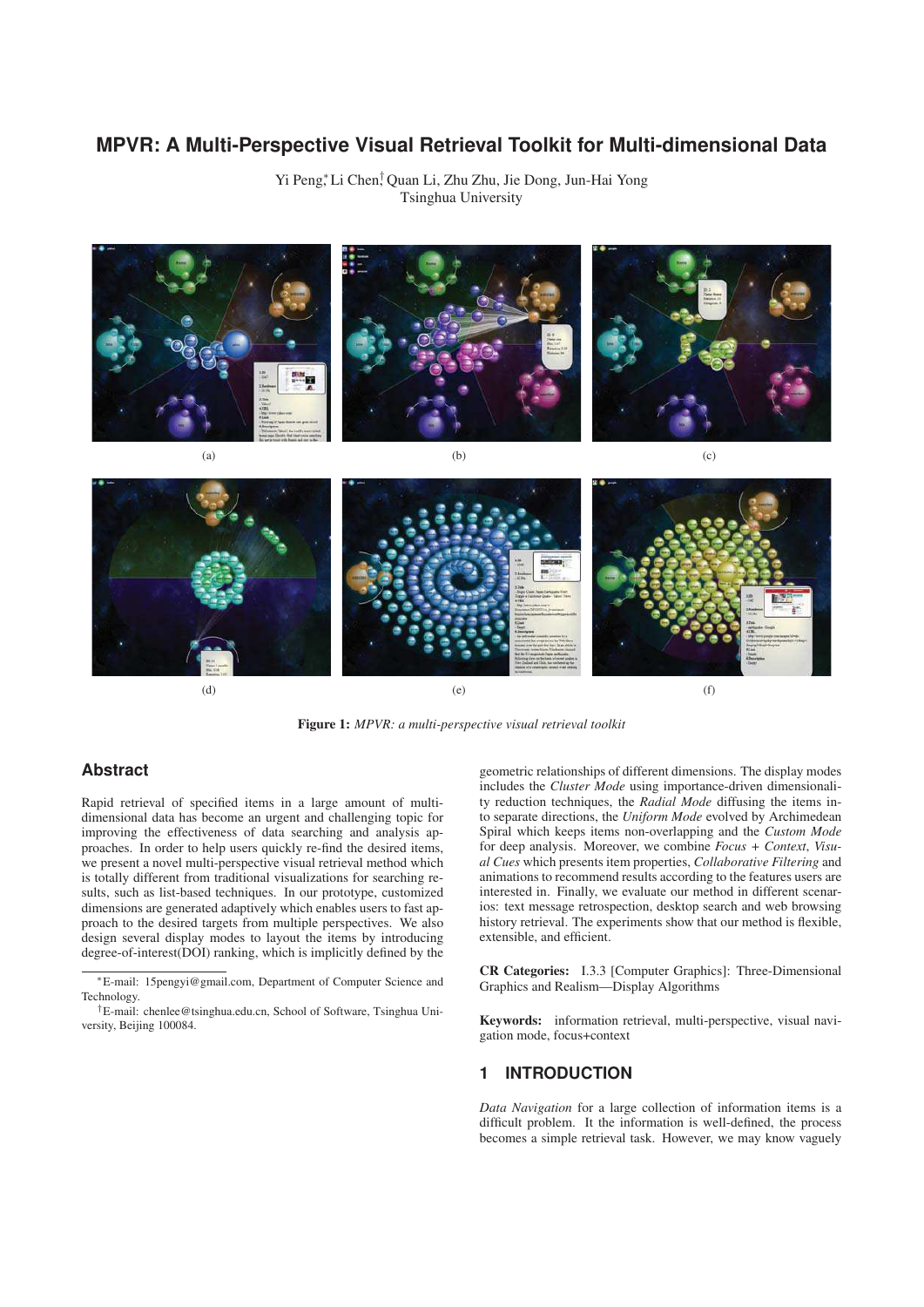about what we are searching for, as is the usual case. If the rapid retrieval of specified items involves complex logical thinking and memory recall, improving the effectiveness of data searching and analysis becomes urgent and challenging.

Existing traditional retrieval methods, such as list-based techniques which aim to rearrange items based on only one or two dimensions are not adequate for complex retrieval task. Moreover, the process of exploration of desired items is vital to analysis, which greatly helps users to understand the data in different applications.

Several existing techniques are proposed to enhance information retrieval, such as list-based item view, thumbnails of items to provide an overview, or re-sorting based on a certain attribute, etc. Meanwhile, researchers have found other ways to make full use of visualization to aid data retrieval, such as tree-based view, contentdependent bookmark [Nakajima et al. 2002], timeline-based toolkit [Hoeber and Gorner 2009], semantic map [Šimko et al. 2010], tree map [Clarkson et al. 2009] and so on. However, they often focus on the hierarchical structure of data while ignoring other characteristics, such as multi-dimensional, entry date, etc., which may lead to ineffectiveness and impractical manipulation.

In order to solve these problems, we present a novel Multi-Perspective Visual Retrieval method (MPVR) which is different from traditional methods and enables users to re-find the desired items in high efficiency. Compared with other techniques, our method has four primary advantages.

• Rapid Retrieval

Customized dimensions are adaptively generated in a multiperspective view, making re-finding easy and efficient.

• Progressive Searching

*Collaborative Filtering* is provided to help user fast approach to the target progressively and self-feedback technology enables users to see details in fine scale.

• Visual Navigation Modes

In view of different favorites, we provide four visual navigation modes with adjustable parameters to analyze the data and understand their underlying relationships.

• Coordinated Highlighting

For better analysis, we integrate several visualization techniques, such as *Focus + Context*, *Visual Cues* , hierarchical view and animations, with our display modes to recommend results according to user interests.

Primitive evaluations in three scenarios: text message retrospection, desktop search and web browsing history retrieval are carried out, showing that our prototype is flexible, extensible, and efficient for re-finding and data analysis.

The remainder of this paper is organized as follows. We discuss the background and motivation behind MPVR before illustrating the functional capabilities of MPVR in Section 2. In Section 3 we make a comprehensive description of our work. The results of evaluation in several scenarios and different applications are given in Section 4. Section 5 summarizes the characteristics of our method and present the planned future work.

## **2 RELATED WORK**

Research on visualization of information items has been conducted for several years, and related techniques that influence our design can be divided into several groups as follows.

#### **2.1 Layout Approaches**

Researchers have designed a variety of intelligent techniques to improve the effectiveness of information retrieval tasks. Crnovrsanin et al. propose a network visualization and exploration system which recommends relevant nodes to users based on different metrics.[Crnovrsanin et al. 2011] We extend this idea by using different metaphor and automatically the satisfied results will appear within an elaborate designed layout. Yi et al. present a novel multivariate visualization techniques that are easier to understand and more accessible by using a magnet metaphor and various interactive techniques, which enables the public to deal with multivariate data effectively [Yi et al. 2005].

In regard of retrieving previously revisited information, several techniques are proposed. Simko, Tvarozek and Bielikova present a novel approach to exploit web search and navigation history by collecting streams of user actions, identifying user goals and constructing visual trees to represent visiting history[ $\check{S}$ imko et al. 2010]. The result is based on semantic trees. However, this work requires a lot of efforts on semantic interpretation, which is not the usual case. Some works are based on tree layouts, such as Gandhi's work that implements a Domain Tree Browser to enable users to find their way back to the previously visited pages by building a tree structured visual navigation using domain names and thumbnails. [Gandhi et al. 2000] Also, Mase and Yamada propose a structurebased hierarchical clustering method to show the topics and the relationships between them by extracting topic maps from histories. [Mase and Yamada 2006] To break the limit of two-dimensional screen, Frecon and Smith gives a virtual reality (VR) based application to be used alongside traditional web browsers, which provides users with a flexibly tailorable real-time visualization of their history. [Vartiainen et al. 2008]

#### **2.2 Focus + Context**

In PaperVis Chou and Yang modify the existing Radial Space Filling (RSF) and Bullseye View techniques to arrange involved papers that better depict the relationships [Chou and Yang 2011]. Leung and Apperley give a survey on distortion-oriented visualization techniques including Polyfocal Display, Bifocal Display, Fisheye View and Perspective Wall [Leung and Apperley 1994]. We use the same idea to highlight the focused targets while maintaining context information.

#### **2.3 Treemap**

Jarke J. Van and Wijk Huub Van de Wetering conceive the concept of Cushion Treemaps for hierarchical information visualization. They use a simple shading model to render the subdivision ridges providing insight in the hierarchical structures [Van Wijk and Van de Wetering 1999]. ClarkSon, Desai and James apply Result Maps based on treemap techniques on online search interfaces to enhance digital library search engine result pages, which leads to ancillary benefits of data understanding [Van Wijk and Van de Wetering 1999]. However, the hierarchy property doesn't necessary lies in data itself.

#### **2.4 Multi-Resolution**

Hoeber and Gorner employ a two-dimensional timeline based visual interface to visualize browsing histories [Hoeber and Gorner 2009], which allows users to identify temporal patterns visually and re-find previously viewed pages effectively. However, their method is mainly based on time dimension and is not efficient enough to deal with large amount of data. Hightower et al. have implemented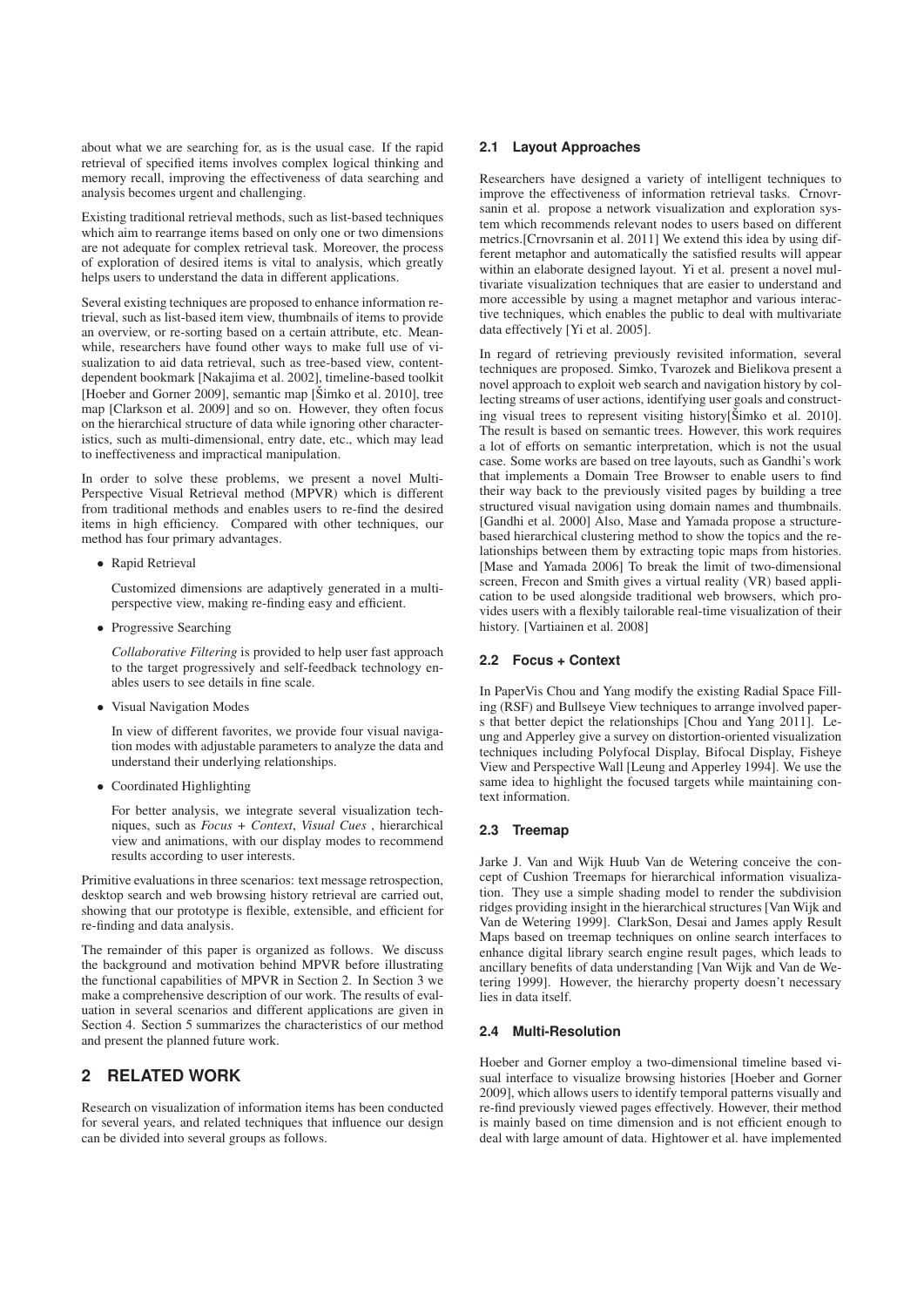a browser companion which builds a graphical history-map of visited web pages dynamically using minimal screen space to enhance the usability of web browsers [Hightower et al. 1998].

#### **2.5 Other Related Visual Techniques**

Several other related techniques also provide important references for our design.

Roberts surveys the techniques on coordinated and multiple views [Roberts 2007], which we also integrate into our prototype. In order to help users analyze the histories from different aspects, we design visual navigation modes which are highly configurable and easy to operate.

Liang and Huang summarize the existing highlighting techniques that can be applied in information visualization and propose a new three-layer model of highlighting [Liang and Huang 2010]. In our method, we make a comprehensive use of highlighting techniques. The distortions of opacity, color, size and shape are used for view control, tooltips including lighting effects, directed edges and thumbnails are used as interaction control, and an extended fisheye lens is used to expose the most relevant data in the view center for visual recommendation.

# **3 THE PROPOSED VISUAL WEB HISTORY RETRIEVAL TOOLKIT**

Our toolkit is an integrated system with three basic components (like abstract class): a data collection engine, a data viewer and an interactive visual interface. In different scenarios, the three components are application-specific derived from the basic one (like derived class).

#### **3.1 Framework of MPVR**

• Data Collection Engine

We design an abstract data collection engine by connecting to different data-sources. For example, in the application of web browsing history analysis, we develop a plugin using the kernel of Internet Explorer which provides users basic functionalities for surfing the Internet and connect it to our data collection engine (Figure2(a)). In another application of text message retrospection, this engine is connected to an export interface of smart phones.

• Data Viewer

After data collection, users can get an overview of the raw data and its statistics shown by four interdependent relational tables. The statistical data(Figure2(b) and 2(c)) is carried out automatically by a derived member function for data preprocessing in different scenarios. We can also sort them based on one attribute.

• Interactive Visual Interface

With the statistics, the general visual interface can directly show their relationships(Figure2(d)) with four features: rapid retrieval, progressive searching, visual navigation modes and coordinated highlighting techniques.

The interface consists of three parts as seen in Figure2(d). The left area is for primary visualization. The top right region contains the configuration options for data dimensions and navigation modes, while the bottom right is used for adjustment of layout parameters.



Figure 2: *The framework of MPVR.*

#### **3.2 Multi-Perspective View**

The primary idea of our design is to make information item retrieval easy and efficient. So we design a multi-perspective view based on two important observed facts during the searching process.

- Fact 1 Target items are multi-dimensional and can be represented by some major dimensions.
- Fact 2 For users the general impression of an information item is always a description of several keywords.

With customized perspectives, retrieval and analysis of information items becomes easy due to the following three reasons.

- Reason 1 With tags in different dimensions, data filtering can be much faster than before.
- Reason 2 Searching process becomes progressive when different dimensions cooperate with each other as seen in Figure4.
- Reason 3 By introducing related links, a hierarchical structure on each dimension is clearly presented.

Figure1 shows the customization and inner-relationship display features of multi-perspective view under different conditions. Fig $ure1(a)$ ,  $1(b)$  and  $1(c)$  show that the items are projected into five dimensions and a hierarchical structure is presented by interaction. Figure1(d), 1(e) and 1(f) show three other conditions restricted by three dimensions, two dimensions and only one dimension, respectively.

In web browsing history analysis application we elaborately choose five primary dimensions listed in Table 1 for history retrieval, which means each of the histories is projected into five dimensions with a value indicating its importance. We set up a local dictionary to filter out and extract those keywords related to semantic aspect, such as theme and the name of website, rather than manually labeling those history items.

#### **3.3 Progressive Searching**

Progressive searching provides users searching benefits by adding searching conditions implicitly through adding incremental con-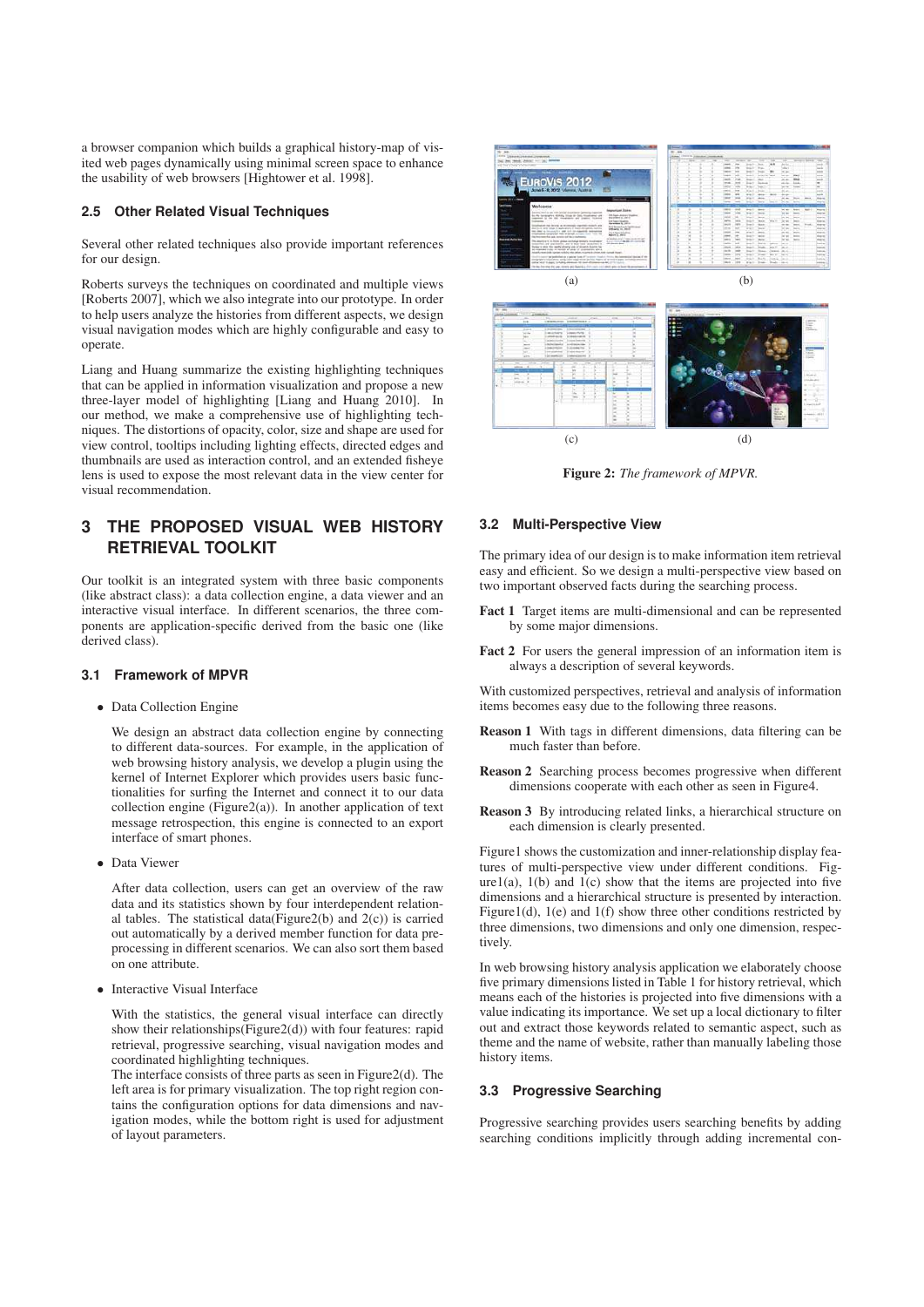Table 1: *Dimensions of Browsing History*

| Symbol | Description                       |  |
|--------|-----------------------------------|--|
| w      | URL of a web page                 |  |
| m      | Topic to which a web page belongs |  |
|        | Visit time of a web page          |  |
| n      | Number of visits on this page.    |  |
| r      | Time spent on a web page          |  |
|        | Detail information of a web page  |  |
|        |                                   |  |

straints, thus reducing the number of result items and helps users quickly find what they want. This mechanism is composed of two steps below.

#### **3.3.1 Collaborative Filtering**

By selecting more dimensions and tags, more items will be filtered out since there exists more constraints, which means by using these filterings methods alternately, the number of result items may decrease significantly, therefore, users can approach to the targets rapidly.



Figure 3: *Collaborative Filtering for progressive searching.*

Figure3 shows an example of *Collaborative Filtering* for progressive searching. For instance, the retrieval of the web page "yahoo mail" consists of only two steps. By selecting the "email" element around the "theme", the number of clusters greatly reduced as seen in Figure3(a). Further progress is made by specifying a "U-Z" tag to filter the results as shown in Figure3(b). Now the clusters are even fewer than before and the web pages "yahoo.mail.best.web" are already at the view center.

#### **3.3.2 Self-feedback**

Although *Collaborative Filtering* contributes a lot to the searching process, the number of filtered items can still be very large, which leads to more overlapping and chaotic layout. Here we use selffeedback technology to solve this problem.

This idea utilizes focus + context and takes hierarchical clustering into consideration. By interacting with overlapping items, we recalculate the position of each item in fine scale, keeping them separate from each other.

Figure4 shows an searching example using self-feedback feature. The original clusters are shown in Figure $4(a)$ . By right-clicking on the cluster "us.fires.wave.of", the overlapping items diffuse into different positions along a spiral path, as seen in Figure4(b). The location of each scattered item is calculated by its importance using fine scale statistics.



Figure 4: *Self-feedback for progressive searching.*

#### **3.4 Visual Navigation Modes**

Visual navigation modes are designed to meet the needs of different scenarios for searching. First, we will clarify some basic concepts.

Three display modes are designed to meet various needs of different stages in searching process. Before the introduction, some basic concepts need to be clarified.

• Item, Attribute and Statistic

An item indicates a record in the raw dataset. Each dimension is named an attribute. A statistic  $s$  is a set of items with the same attributes. For instance, a history item e may have at least two attributes: access frequency  $A_f$  and residence (how long the user stays on this page).

These three concepts have corresponding visual elements in our prototype: Item Visual Element (IVE), Attribute Visual Element(AVE) and Statistic Visual Element(SVE).

• Statistic Importance

For each item, we use several attributes to define its importance. For example, giving a weight vector  $w$ , the importance of a history item  $I(e)$  is defined by its frequency  $A_f$  and residence  $A_r$ . Then the statistic importance  $I(s)$  can be derived based on the item importance as shown in Formula 1.

$$
I(s) = \sum_{e \in s} I(e) = \sum_{e \in s} w_f \cdot A_f(e) + w_r \cdot A_r(e), w_f + w_r = 1
$$
\n(1)

• Element Location

The location of a visual element is defined by  $(\rho(e), \theta(e))$  in polar coordinates system. The reason why we choose polar coordinates system is that the more central place an element locates, the more important it is. In this way, we can directly use the radius  $\rho(e)$  to measure its importance.

• AVE Layout Algorithm

All the AVEs are distributed evenly along the circumference of an ellipse, which means the included angles of two adjacent AVEs are the same. The location of an AVE is calculated by Formula 2.

$$
\begin{cases} \n\theta_i = \left(\frac{i+0.5}{n_a}\right) \cdot 2\pi \\
\rho_i = \sqrt{a^2 \cos^2 \theta_i + b^2 \sin^2 \theta_i} \quad i = 0, 1, \cdots, n_a - 1 \\
(2) \n\end{cases}
$$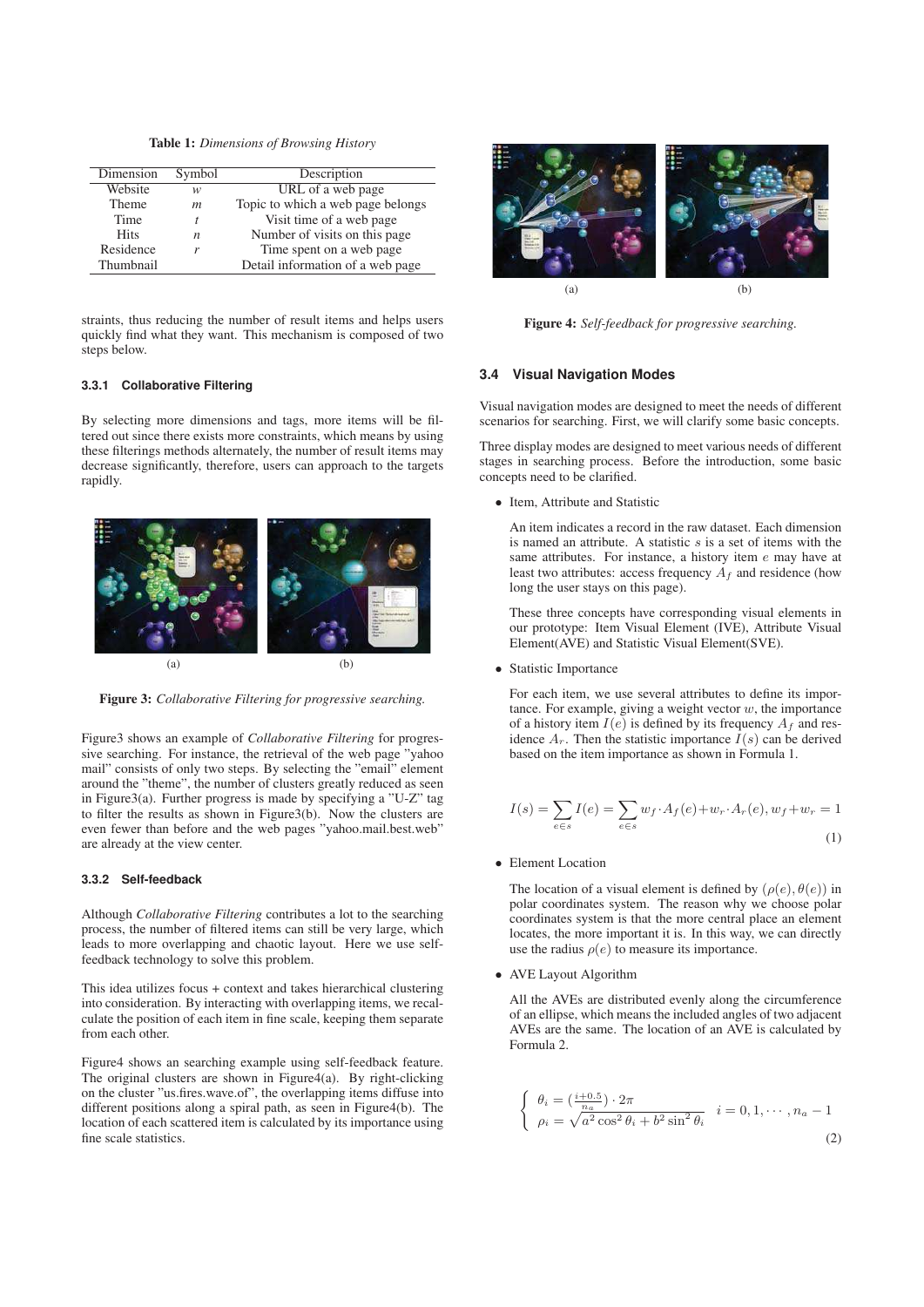

Figure 5: *The layout of customized dimensions.*

Figure5 shows the layout of AVEs which are evenly distributed on the boundary of an ellipse. Since the included angles of adjacent AVEs are the same, the areas of all the sectors are also the same(according to the geometrical characteristic of ellipse). The layout can be changed if the attribute importance is defined. Which means, the area of a sector will be weighted by the importance.

#### • SVE Layout Algorithm

We place a SVE around the AVE it belongs to. The relative polar coordinates to the corresponding AVE of a SVE is defined by Formula 3, where  $c_s$  is a constant value,  $n_s$  indicates the number of visible SVEs. If  $n_s < 3$ , the field angle defined by all the SVEs is set to  $\pi$ , otherwise it is equal to the inner angle of a regular polygon with  $n_s$  vertices as shown in Figure6.

$$
\begin{cases}\n\theta_i = \begin{cases}\n\left(\frac{i+0.5}{n_s}\right)\pi & n_a < 3 \\
\left(\frac{i+0.5}{n_s}\right)\pi \cdot \left(1 - \frac{2}{n_a}\right) & n_a \ge 3 \\
\rho_i = c_s\n\end{cases} i = 0, 1, \cdots, n\end{cases}
$$
\n(3)



Figure 6: *Different layouts of SVE.*

Figure6 shows different layouts of SVEs. If the number of SVEs is more than a default value(we choose 5 in our toolkit), users need to specify a sliding window, which means only 5 SVEs are visible. The visible SVEs are evenly distributed on a circle around the AVE they belong to.

#### • IVE layout algorithm

The same principle applies when we layout the IVEs. In order to place IVEs with greater importance closer to the view center, we compute the radius  $\rho(e)$  carefully. The  $\rho(e)$  should take the statistic importance into consideration. For each SVE an IVE belongs to, we first compute a candidate location  $(\rho_c, \theta_c)$ , which is calculated by Formula 4:

$$
\begin{cases}\n\theta_c = \theta_s + \frac{\pi}{2} \\
\rho_c = \left\| (\mathbf{x}_v - \mathbf{x}_s) \cdot \left( \begin{array}{c} \cos \theta_s \\ \sin \theta_s \end{array} \right) \\
\cdot \left( \begin{array}{c} \cos \theta_s \\ \sin \theta_s \end{array} \right)^T - (\mathbf{x}_v - \mathbf{x}_s) \right\|\n\end{cases} (4)
$$

where  $x_v$  denotes the location of the view center,  $x_s$  denotes the location of a SVE,  $\theta_s$  denotes the angle of the SVE. In specific, the candidate location is the projection of the view center on the line passing through the SVE in its direction.

$$
w_c = 1 - \frac{\left(1 - a^{I_s}\right)^2}{1 + a^{I_s}}
$$
 (5)

Formula 5 defines the importance of the SVE correspond to a IVE, which means SVE of less importance will have a weightvalue close to 1, while greater important SVE may have a weight close to 0. In our paper we choose  $a = 0.05$ .

#### **3.4.1 Cluster Mode**

The Cluster Mode is designed to provide users an overview of the data, where IVEs belong to the same SVEs are clustered. In this mode, the distribution of information items is clearer. The position of an IVE is defined by Formula 6.

$$
\begin{cases}\n\rho(e) = \sum_{\{s \mid e \in s\}} w_c(s) \cdot \rho_c(s) \\
\theta(e) = \sum_{\{s \mid e \in s\}} w_c(s) \cdot \alpha_c(s)\n\end{cases} \n\tag{6}
$$

 $i = 0, 1, \dots, n_s-1$  portant, the location of IVE will be central as shown in Figure7. Formula 6 indicates that the distance  $\rho(e)$  between IVE and view center is mainly determined by the least important SVE, which means if and only if all the corresponding SVEs are relatively im-



Figure 7: *The Cluster Mode for IVE layout.*

Figure7 shows that the IVEs belonging to the same SVEs form a cluster.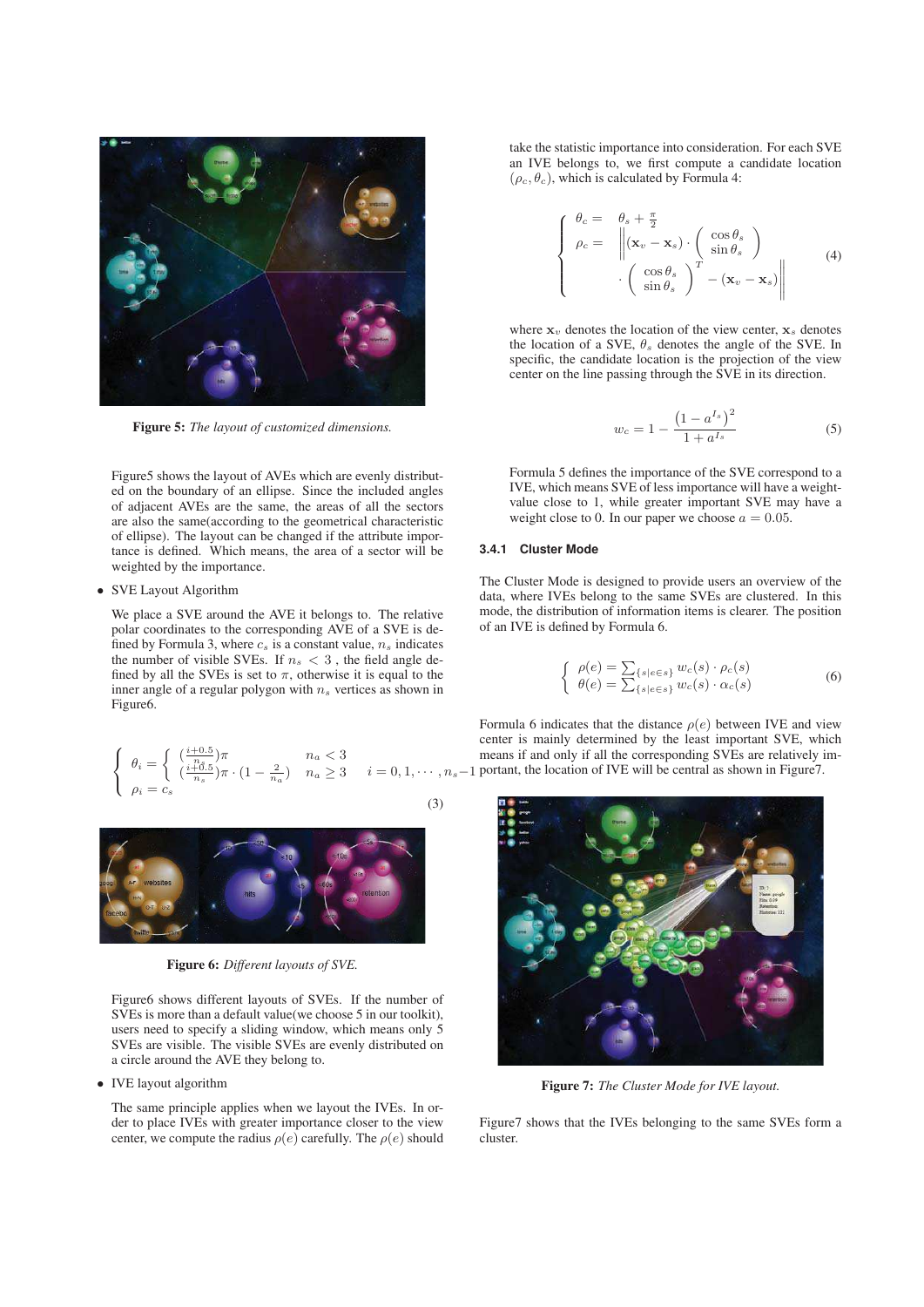#### **3.4.2 Radial Mode**

The radial mode diffuses the IVEs which belong to the same cluster into separate locations, which help users see detailed information.

$$
\begin{cases}\n\rho(e) = \sum_{\{s \mid e \in s\}} w_c(s) \cdot \rho_c(s) \\
\theta(e) = \left(\frac{i+0.5}{n_i}\right) \cdot 2\pi\n\end{cases} \quad i = 0, 1, \cdots, n_i - 1 \quad (7)
$$

This mode follows the computation of  $\rho(e)$  in the Cluster Mode, while calculating  $\theta(e)$  to make the IVEs distributed evenly along the boundary of a sector as seen in Figure8.

We sort the IVEs based on their importance to determine their positions on the sector (Formula 7).



Figure 8: *The Radial Mode for IVE layout.*

Figure8 shows that the IVEs in a same cluster are diffused into different positions along the boundary of an sector.

#### **3.4.3 Uniform Mode**

The Uniform Mode is based on the *Archimedean Spiral*, which uses the same criteria with the Cluster Mode to compute  $\rho(e)$  and sort them in an ascending order. Finally, we use formula 8 to compute the index of an IVE in the ordered list.

$$
t(e) = \frac{i+0.5}{n_i}, i = 0, 1, \cdots, n_i - 1
$$
  
\n
$$
\begin{cases}\n\rho(e) = c_2 \cdot t^{e_2} + c_3 \\
\theta(e) = c_1 \cdot t^{e_1}\n\end{cases}
$$
\n(8)

In this mode we set  $e_1 = e_2 = 0.5$ ,  $c_1 = \frac{r}{r_i}$ ,  $c_2 = r - r_i$  and  $c_3 = r_i$ , where  $r_i$  denotes the radius of IVEs and r is the size of the window.

Figure9 shows the Uniform Mode with the same data shown in Figure7. In this mode the histories with the name "quan.li" are diffused along a spiral path, which means these histories lay on an ellipse boundary approximately.

#### **3.4.4 Custom Mode**

The custom mode is an extension of Uniform Mode. It allows advanced users to adjust layout parameters, such as  $c_1$ ,  $c_2$ ,  $c_3$ ,  $e_1$  and  $e_2$ .



Figure 9: *The Uniform Mode for IVE layout.*

#### **3.5 Coordinated Highlighting**

For better user experience, we integrate several visualization techniques, such as Focus + Context, dynamic tooltips to present detailed information while retaining the context, therefore, users can concentrate on the specific items he/she is interested in.

For all the IVEs, the colors are defined by a user specified dimension. And for each visual element, its size and opacity are determined by its importance and when focused both of them will increase to show detailed information.

We also design dynamic tooltips to give a thumbnail and other important details. Moreover, when a user moves the mouse over a visual element, several linked light beams will be generated automatically to show the relationship between the focused one and other related elements. A color bar is also provided at the top-left corner, helping users understand the color mapping schema.



Figure 10: *The coordinated highlighting techniques.*

Figure10 shows that we use a tooltip to show its detailed information for each visual element. Especially for information item, a thumbnail is presented to help users recapture memories on it. Meanwhile, a color bar is provided to show the correspondence of items and their colors.

## **4 EVALUATION METHODOLOGY**

In this section we will demonstrate the effectiveness of MPVR through some potential scenarios in three familiar applications: we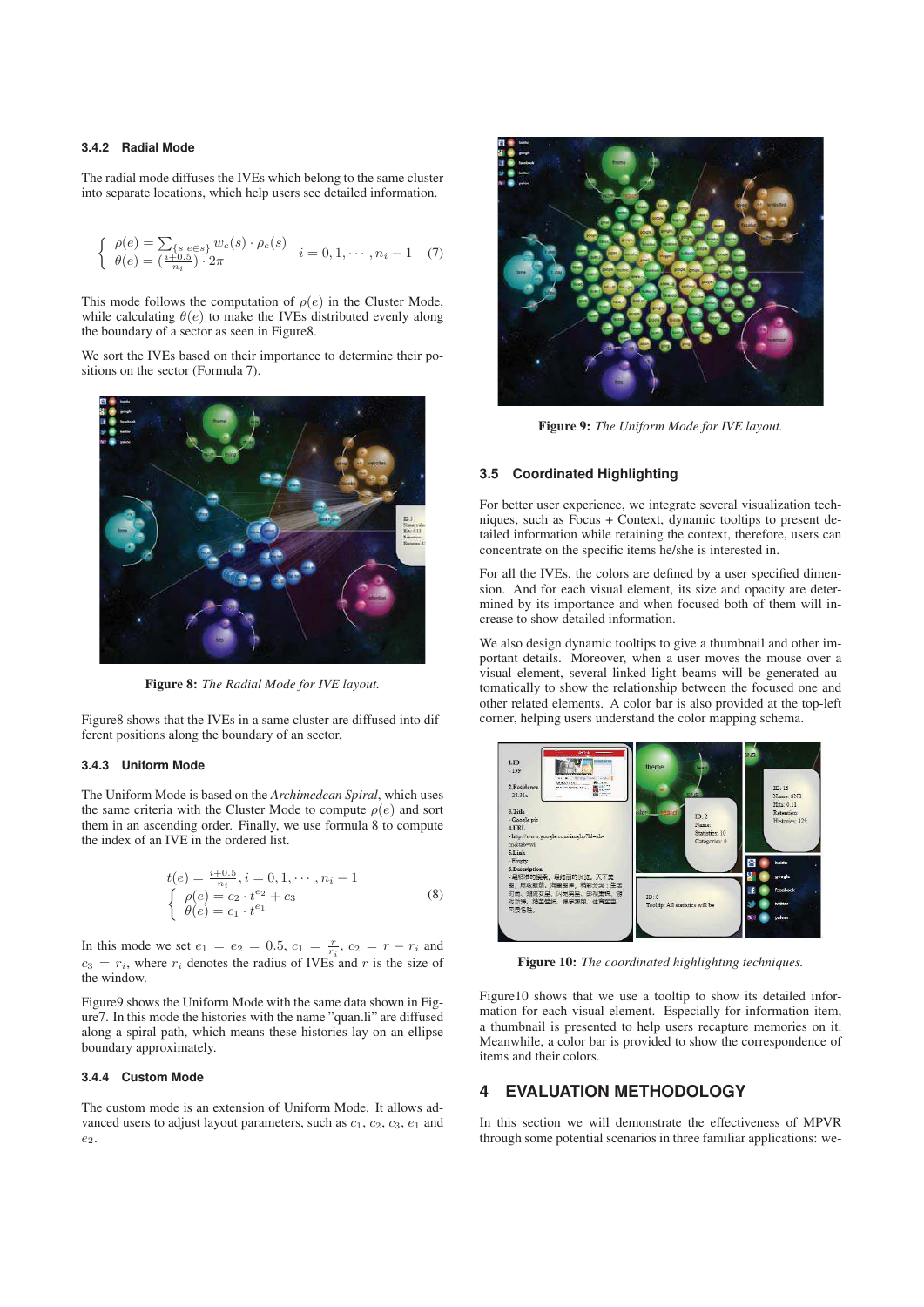b browsing history analysis, mobile text message retrospect, and desktop searching. Our case studies are based on the following three datasets:

Table 2: *Three datasets for method evaluation*

| ID | Name                        | Items | Dimensions |
|----|-----------------------------|-------|------------|
|    | Web browsing history        | 1218  | 12         |
|    | Mobile text message         | 1886  | 14         |
| 3  | <b>Local Computer Files</b> | 1857  | 9          |

#### **4.1 Scenario 1: Browsing history retrieval**

Web browsing histories can be used to help users retrieve important web pages which are used frequently. It also plays a significant role in analyzing user behaviors. It has been studied that over 80% of web pages have been previously visited [COCKBURN and MCKENZIE 2001]. Several techniques are integrated into web browsers to enhance the history utilization, such as list-based history view, thumbnails of most visited sites, URL auto-complete based on browsing histories, management of favorite links and so on [Ayers and Stasko 1995] [Hightower et al. 1998] [Cockburn et al. 1999] [Gandhi et al. 2000] [Mase and Yamada 2006]. However, they often focus on the hierarchical structure of data while ignoring their multi-dimensional properties. Therefore, in this scenario, we concern about how to effectively retrieve those web pages from a large amount of data by introducing multi-dimensional information. We show two cases that can be easily encountered in browsing experience to evaluate our method.

• Case Study 1: Finding webpages with high access frequency, these webpages are visited a certain time ago.

When serving the internet, users tend to re-visit a web page on a specific topic, such as shopping, online learning and so no. In this case, we carry out an experiment on dataset 1(Fig $ure13(a)$ ). Suppose the goal is to re-find the shopping webpages of amazon, which are visited three month ago.

Since the target is clear defined, we first click the "shopping" element around "theme". Unfortunately, there are still no IVEs corresponding to "shopping" (as seen in Figure13(b)) due to the current websites having no relations with shopping. We then select the "A-F" tag and click the "amazon" element, and we can see that more relevant items appear (see Figure13(c) and 13(d)). We then choose the tag  $\overline{3}$  and click the "3 months" element to see how many webpages have been visited three month ago(see Figure13(e)).

Although the majority of the relevant items are presented, they overlap heavily. So we choose the Radial Mode and click the "¡50" element to see the most frequently visited pages(Figure13(f)). Then, we focus on the pages with the longest time of residence by choosing the "<sub>1</sub>600" tag and clicking the "¡600" element. After that, there is only one page which meets our conditions (Figure11g). We can move the mouse over it to see the details(Figure11h). So we get the final page which is about "guitar", and maybe the user is a guitar fun. Actually what we guess is right.

#### **4.2 Scenario 2: Mobile text message retrospect**

SMS (Short Message Service) has already been a popular communication technology for mobile users. However, the visualization technology for text message retrieval and retrospect is not highly developed. There are many works that explore the social and temporal interactions in instant messaging which may involve different

people, such as CrystalChat. This tool visualizes personal chat history and reveals the communication patterns [Tat and Carpendale 2006]. In this scenario, we focus on how to aid users to retrospect their messages from the visualization aspect.

• Case Study 2: Finding important text messages contained key information from a certain person.

The scenarios is that a user collects recent mobile text messages and hope to check some key information, however he can't remember clearly. Suppose we know the name and location of the contact(a person). In general, the fastest way to find these messages is to find out all candidate messages from this person and check them one by one. Here, we use our toolkit to have a try.

The first step is to reveal the related IVEs based on the first condition: contact name and his/her location. These results are shown in Figure  $11(a)$  and  $11(b)$ . Then we find that there are only two messages left from the specific person. So we checks the two messages and find the information is that the contact talks about that the report materials, including the PPTs, videos and demos, which are all in disk D. The contents of the other messages are closely related to this topic: project briefing. Also, we can recall our memory on the communications with a certain person through text messages (Figure11(c)) by exploring the message clusters ordered by file size (Figure  $11(d)$ ).





Figure 11: *Finding important text messages contained key information from a certain person.*

#### **4.3 Scenario 3: Desktop searching**

We have witnessed the huge development of online tools to search the web, however, desktop search have been slowly developed and they are still at their infancy stage. Some researchers devote themselves to developing new methods to enhance desktop search engine. *Multiple Views* are coordinated and used to carry out query refinements and analyze data. These view includes list view, tree view, map view, bubble view, tile view and cloud view [Foo and Hendry 2007]. We are interested in applying our prototype to desktop search and observe whether it has the potential to improve the usefulness of such tools.

• Case Study 3: Searching for a document modified long time ago with specific extension.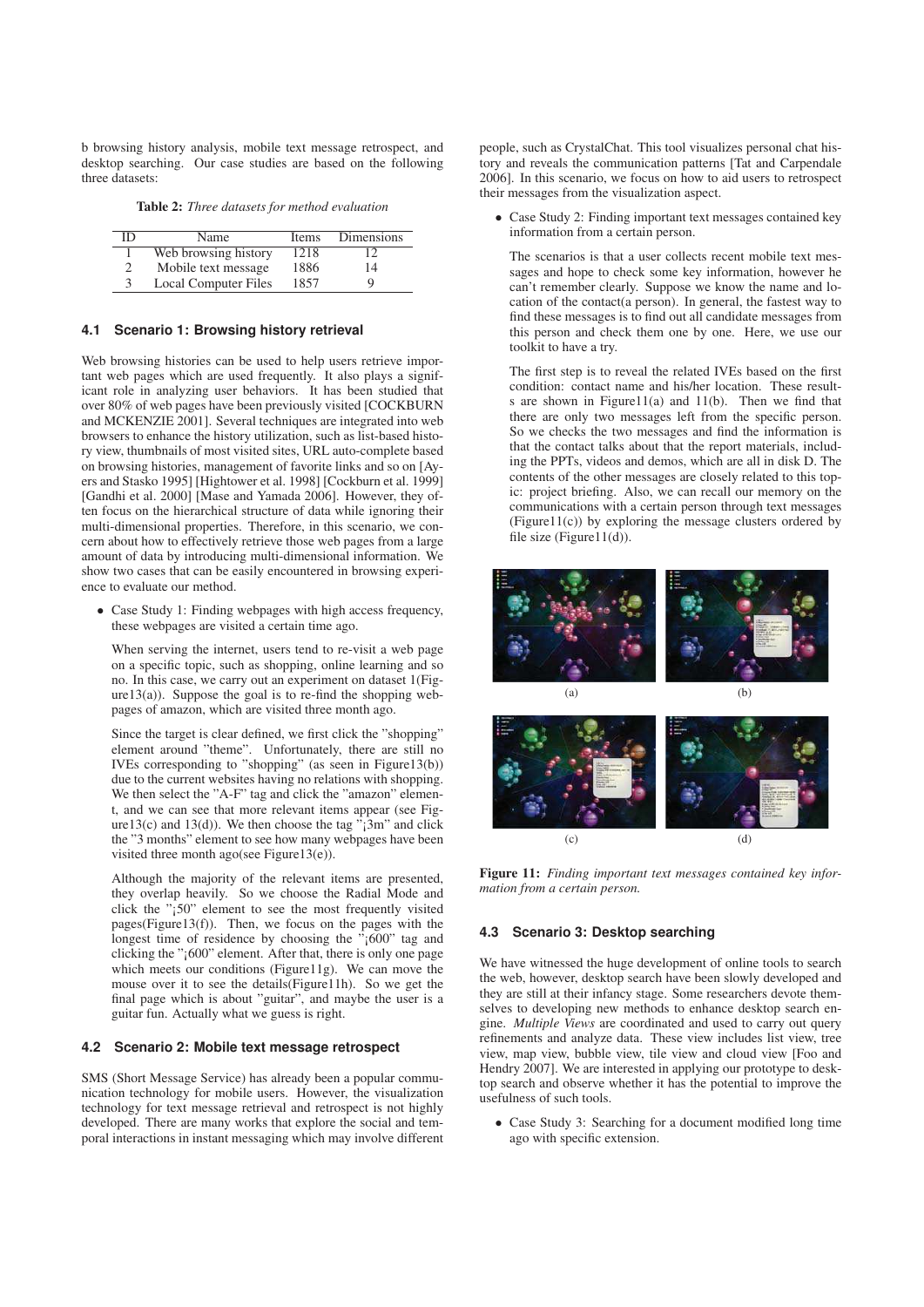Usually users takes a long time to do documents management, especially for the searching and maintenance of important documents such as resumes, schedules etc. In this case, we use dataset 3(Figure12(a)) to carry out an experiment on important document searching. Assume that the target document with "docx" file extension contains characters of "p"-"s" and is modified a long time ago but accessed recently.

We notice the particular file extension. So we choose the "office" tag and click the "document" element(as seen in Figure12(b)). we then specify its creation time, write time and access time by clicking the "1 year" element around "creation time" and "write time", "1 month" element around "access time", and choose the "O-T" tag. After that many old documents appear as seen in Figure  $12(c)$ . Since there are too many documents, we choose the Uniform Mode to diffuse them as seen in Figure12(d). Because the desired document is created a long time ago, we can make a further assumption that it may be placed in a deep directory. So we click the "4" element around "file path". Fortunately, the overlapping is eliminated(see Figure12(e)). Then we can check these 4 documents with the extension of "docx" one by one to see whether they are what we want(Figure12(f)).

#### **4.4 Evaluation Results**

The evaluation shows that our toolkit based on multi-perspective visual retrieval outweighs traditional retrieval methods. Meanwhile, we apply our method to three domains, web browsing history analysis, text message retrospect and desktop searching. And the three case studies turn out that our toolkit performs quite well in high dimensional data retrieval and the participants involved in the tasks think that our approach is attractive, efficient and quite interactive, while some of the participants maintain that they still need training before carrying out retrieval tasks.

### **5 CONCLUSION**

In this paper, we present a novel approach named Multi-Perspective Visual Retrieval(MPVR) to help users quickly re-find the desired items of their interests. By providing four key features: Multi-Perspective View, Progressive searching, Visual Navigation Modes and Coordinated Highlighting, users can fast approach to the targets. Although the preliminary investigations give us positive feedback, there still remain a number of unsolved problems such as overlapping in Uniform Mode, unsatisfied layout with much more dimensions, less functionalities of coordinated views and so on.

Other future work includes improving user interface, applying our method to other domains and analyzing user's behaviors.

### **Acknowledgements**

This research is supported by National Science Foundation of China(61272225, 5126112037691315302), Chinese 863 Program(2012AA041606, 2012AA040902), Chinese 973 Program(2010CB328001) and the Important National Science & Technology Specific Projects (2011ZX02403)

#### **References**

- AYERS, E. Z., AND STASKO, J. T. 1995. Using graphic history in browsing the world wide web.
- CHOU, J. K., AND YANG, C. K. 2011. Papervis: Literature review made easy. *Computer Graphics Forum 30*, 3, 721–730.



(a) (b)



(c) (d)



Figure 12: *Searching for a document modified long time ago with specific extension.*

- CLARKSON, E., DESAI, K., AND FOLEY, J. 2009. Resultmaps: Visualization for search interfaces. *Visualization and Computer Graphics, IEEE Transactions on 15*, 6 (nov.-dec.), 1057 –1064.
- COCKBURN, A., AND MCKENZIE, B. 2001. What do web users do? an empirical analysis of web use. *Int. J. Hum.-Comput. Stud. 54*, 6 (June), 903–922.
- COCKBURN, A., GREENBERG, S., MCKENZIE, B., JASON-SMITH, M., AND KAASTEN, S. 1999. Webview: A graphical aid for revisiting web pages. 15–22.
- CRNOVRSANIN, T., LIAO, I., WU, Y., AND MA, K.-L. 2011. Visual recommendations for network navigation. *Computer Graphics Forum 30*, 3, 1081–1090.
- FOO, S., AND HENDRY, D. 2007. Desktop search engine visualisation and evaluation. In *Proceedings of the 10th international conference on Asian digital libraries: looking back 10 years*